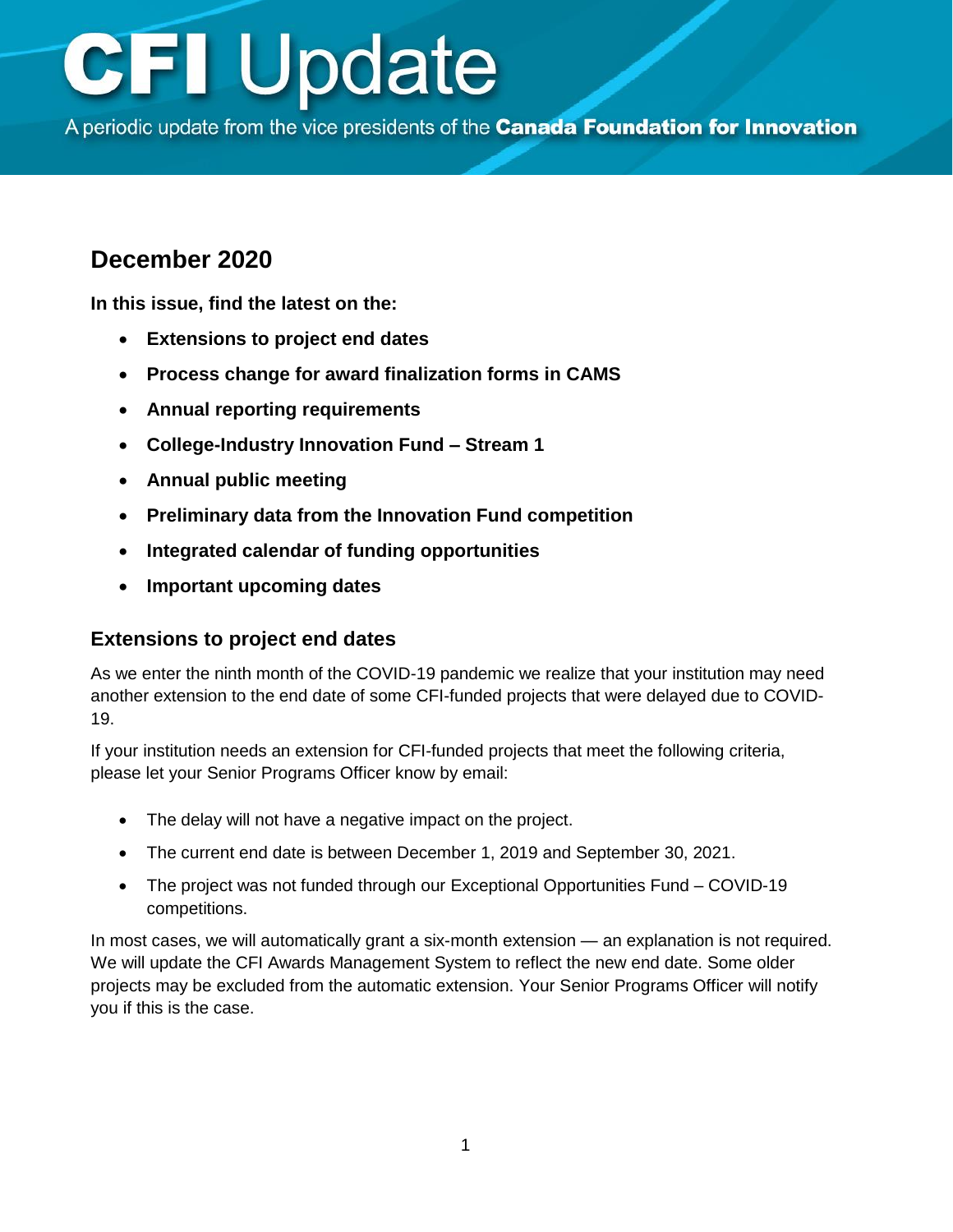<span id="page-1-0"></span>A periodic update from the vice presidents of the Canada Foundation for Innovation

As usual, an amendment request submitted through CAMS is required for any projects for which there will be a negative impact or significant changes to the infrastructure. For further details, please refer to the [FAQ: Changes due to COVID-19](https://www.innovation.ca/apply-manage-awards/faq-changes-due-covid-19) section on our website.

#### **Process change for award finalization forms in CAMS**

In late spring 2021, we will introduce a new way to complete and submit the award finalization form within the CFI Awards Management System (CAMS). Instead of the current process where institutions fill out, sign and upload a PDF into CAMS, the new submission process will be fully electronic. You will no longer need to sign the form and only individuals listed in the institutional agreement (i.e. president, authorized signatory, account administrator or liaison) will be able to submit the electronic form within CAMS. This new process will help streamline the award finalization process.

#### **Annual reporting requirements**

We would like to thank institutions and project leaders for submitting their financial and project progress reports (PPRs). Despite the pandemic, the CFI has benefited from strong support from institutions, with submission rates for these reports of 80 percent and 98 percent, respectively. Thank you!

The financial reports are used by the CFI to assist in the proper management of projects. We also perform follow-up procedures on issues identified in the review of the financial reports. Your response to these issues is important and we encourage you to address any outstanding issues as soon as possible. We rely on the data collected through the PPRs to develop our annual Report on results, one of the key accountability tools that we use to demonstrate the outputs and outcomes of CFI-funded research infrastructure. Over the coming weeks, reminders will be sent to your institution's CFI account administrator and the CFI liaison advising them of any outstanding reports.

#### **College-Industry Innovation Fund – Stream 1**

The [call for proposals](https://www.innovation.ca/awards/college-industry-innovation-fund) for the 2021 competition of the College-Industry Innovation Fund – Stream 1 is now posted on our website.

#### **Annual public meeting**

We held our first virtual annual public meeting on November 26, which featured highlights from our 2019–20 fiscal year, as well as an overview of some of our current activities. In addition, Université du Québec à Chicoutimi microbiologist, Catherine Girard, and Canada's 28th Governor General, the Right Honourable David Johnston, joined our president and CEO, Roseann O'Reilly Runte, to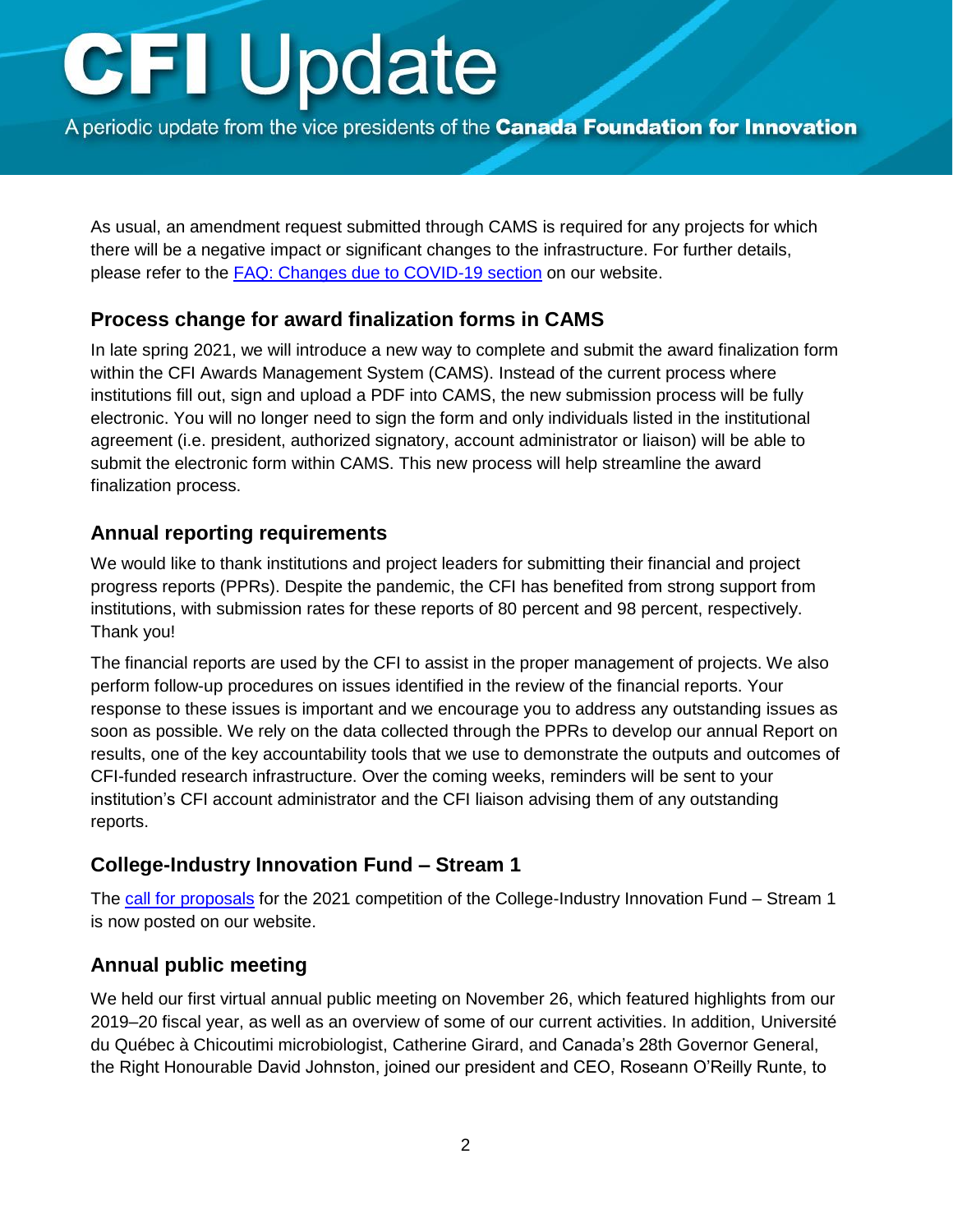<span id="page-2-0"></span>A periodic update from the vice presidents of the Canada Foundation for Innovation

discuss how Canada's tradition of innovation can carry us through challenging times. If you were unable to attend, you can find the recording [here.](https://youtu.be/7TaI78N9dqk) You can also find our [2019–20 annual report](https://www.innovation.ca/about/governance/annual-corporate-reports) online.

#### **Preliminary data from the Innovation Fund competition**

This was the first Innovation Fund competition launched under our permanent funding model and it included a few firsts for the CFI.

The competition was designed to help promote the value the CFI places on equity, diversity and inclusion (EDI) in the research enterprise, and to collect information about institutional EDI practices that could help guide our future competitions.

We offered institutions the option of selecting up to two team leaders instead of one. This allowed applicants to not only recognize other leaders within their research teams, but also to compose a more diverse team. This is also the first Innovation Fund competition for which we have full selfidentification data for our applicants and reviewers.

Our preliminary review shows that many institutions took advantage of the opportunity. Close to 70 percent of the Innovation Fund projects submitted included two team leaders. In addition, women accounted for 50 percent or more of the team leaders in 41 percent of proposals received (126 out of 307), and in 39 percent of funded projects (40 out of 102).

We have only begun our post-mortem analysis of the Innovation Fund competition data. We expect those efforts to reveal if our new approach encouraged more diversity among team leads with respect to gender, ethnicity, career stage and other EDI parameters.

Over the coming months, we will complete this in-depth analysis. This will help us set baselines for the participation of underrepresented groups, and identify good practices institutions use and challenges they face so we can do our part to support efforts to increase equity, diversity and inclusion in the research community.

#### **Integrated calendar of funding opportunities**

The CFI together with Canada's federal research funding agencies have recently launched an [integrated calendar of funding opportunities](https://www.canada.ca/en/research-coordinating-committee/program-calendar.html) for researchers, postdoctoral fellows, graduate students and research institutions.

The calendar lists the principal funding opportunities offered by the four agencies, including agency-specific programs and ones that are jointly administered. It provides links to the related program web page for more information on each opportunity.